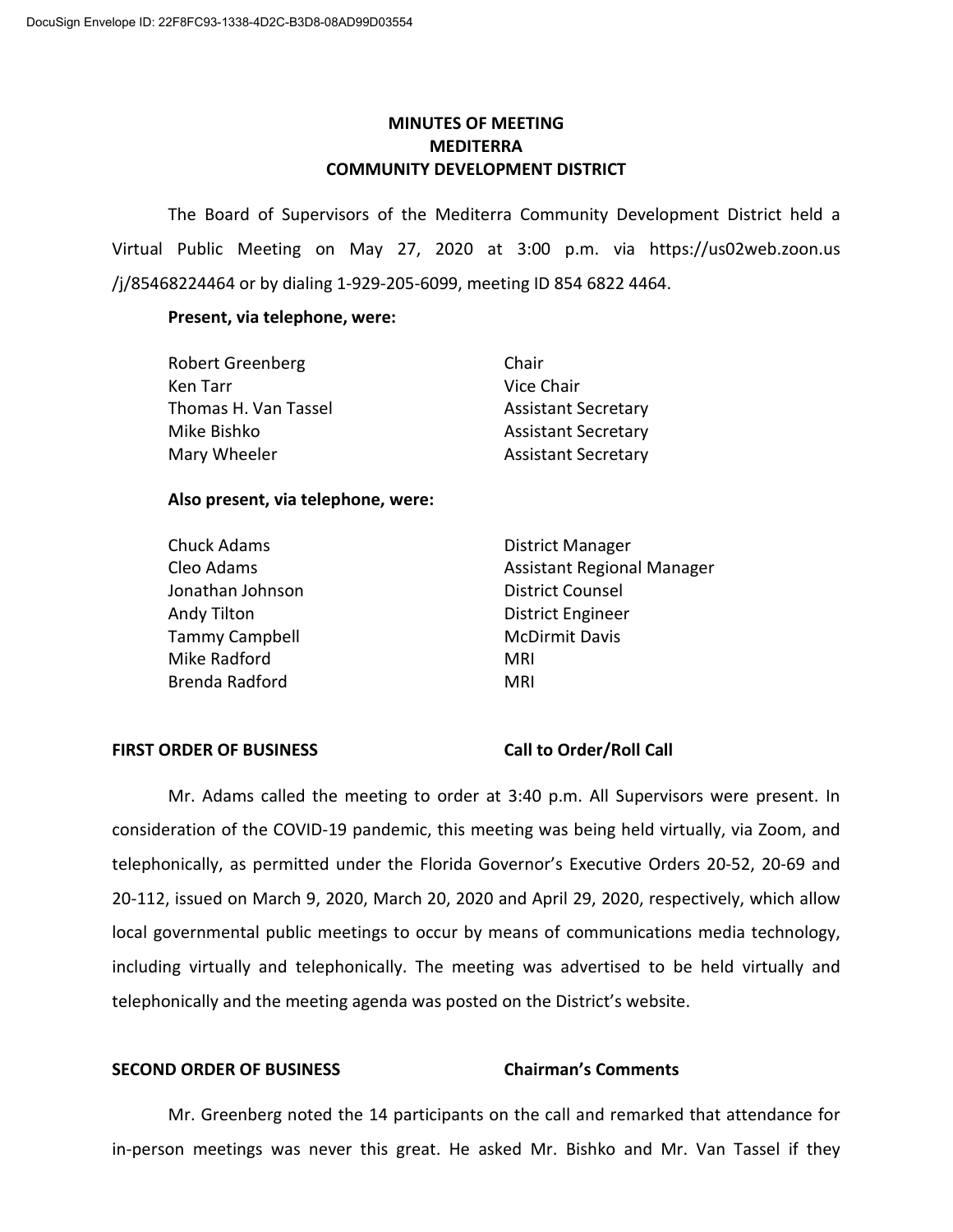intended to run as incumbents when their seats expire and disclosed that he already filed his forms with the Secretary of State. As Mediterra is a multi-County CDD, candidates must qualify through the Secretary of State's Division of Elections.

Mr. Bishko voiced his opinion Management should have provided hard copies of the agenda. Mr. Adams stated, due to the pandemic, Management's staff is working from home so it is not feasible to produce/copy and ship hard copies. Mr. Greenberg volunteered to print copies for Board Members for future virtual meetings.

### **THIRD ORDER OF BUSINESS Public Comments [3 minutes per person]**

There being no public comments, the next item followed.

**FOURTH ORDER OF BUSINESS Presentation of Mediterra Community Development District's Audited Annual Financial Report for the Fiscal Year Ended September 30, 2019, Prepared by McDirmit Davis & Company, LLC**

Ms. Campbell responded to questions about the following items in the audit:

Note 2, on Pages 14 through 17: Tax Collector discount and Deferred Outflows/Inflows of Resources

Page 7: Deferred charge on bond refunding and the Statement of Net Position

Page 21: Improvement Revenue Note, Series 2016

Mr. Tarr asked if a District loan with Florida Community Bank qualifies as a tax-exempt security. Mr. Johnson replied affirmatively and stated the loan was issued on a tax-free basis.

Page 18: Mr. Bishko asked about fair value measurements and GASB 72 and if the District might have to make a balloon payment in 2023.

Ms. Campbell stated GASB 72 relates to how the fair value of an investment is determined. Level 1 refers to items that are traded in active markets, Level 2 refers to most money markets as they consist of many different investments and the credit rating triple-A, which is the highest value. Regarding the balloon payment, the District's principal payment is \$865,000, as noted on Page 22, which is consistent with previous payments; there is no balloon.

Page 15: Ms. Wheeler asked about the depreciation of assets.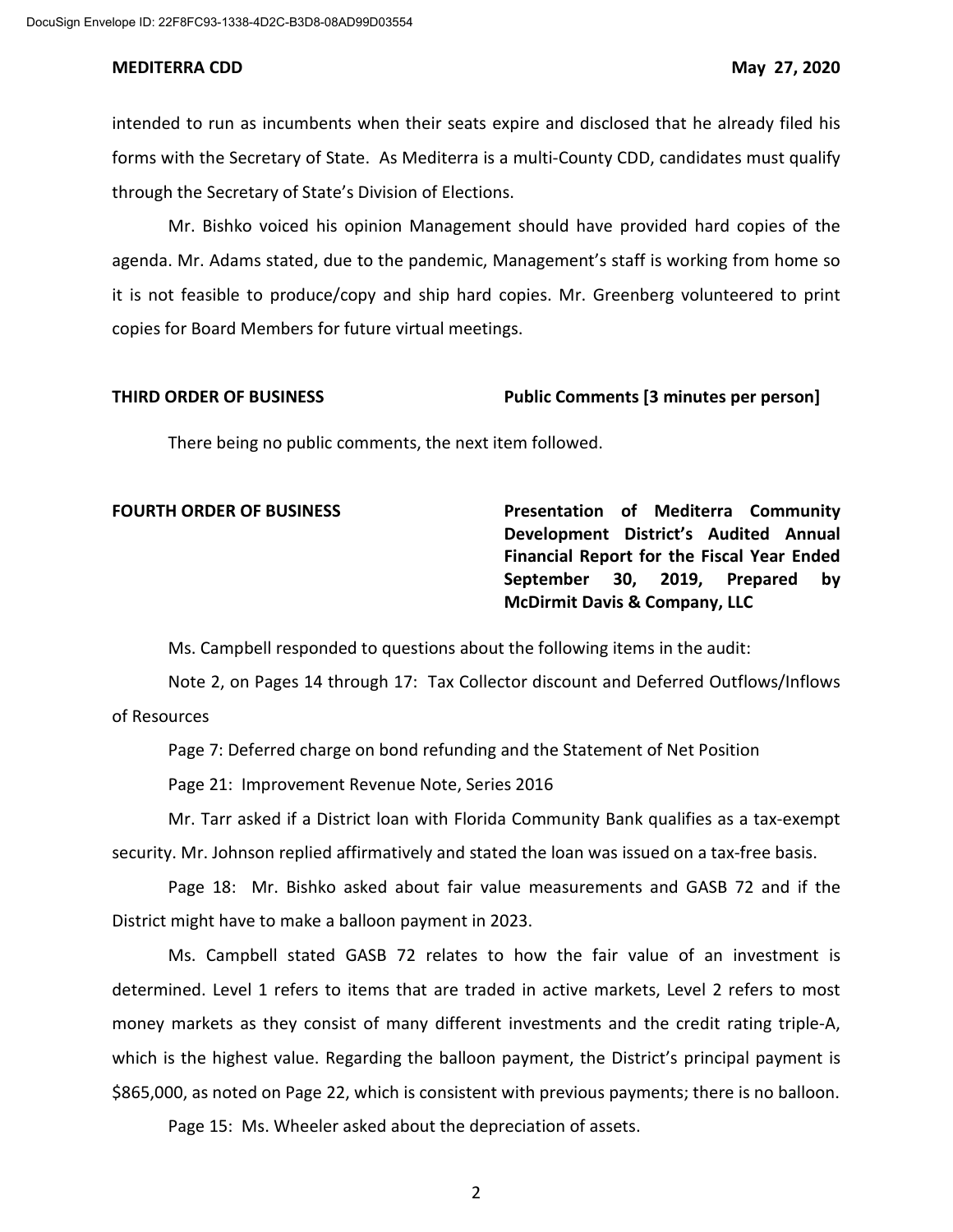Ms. Campbell referred to Note 4 on Page 19 and stated the improvements, other than buildings, were fully depreciated and the Infrastructure has \$6,763,999 left to depreciate; each individual asset that is capitalized is either capitalized over 10 or 30 years.

Pages 1 through 2, Independent Auditor's Report: Mr. Greenberg voiced his opinion that there was an error on Page 2 under "Uncorrected and corrected misstatements." He requested deletion of the second paragraph and questioned two sentences under "Other Matters." He felt that, if an audit was conducted in accordance to governmental auditing standards, the auditors should have done enough testing to issue an opinion.

Ms. Campbell explained that the sentence, "We do not express an opinion or provide any assurance on the information because the limited procedures do not provide us with sufficient evidence to express an opinion or provide any assurance." simply refers to the required supplementary information in the Opinion paragraph above it. Regarding the required supplementary information about which an opinion could not be expressed, Ms. Campbell stated, in the CDD's case, it was the MBNA outlined in Pages 3 through 6.

Mr. Greenberg requested the following change:

Pages 3 through 6: Insert that an opinion is further limited to those three pages to identify exactly what the supplementary information is that limits the auditors' procedures in the first sentence of the paragraph on Page 3 and in the last sentence on Page 6.

Discussion ensued regarding the Government-Wide Financial Analysis table on Page 4, the "unrestricted" line item on Page 7 and the fund balance on Page 10. Mr. Greenberg asked if he should be concerned about the "excess (deficit) of revenues over expenditures". Ms. Campbell stated the number to focus on should be the ending fund balance of \$10,303; the Board should consider if those estimates would cover the recurring expenses.

Page 23, Internal Control Over Financial Reporting: Mr. Greenberg felt that there were discrepancies in the following sentences:

 $\triangleright$  "We do not express an opinion on the effectiveness of the District's internal control."

 $\triangleright$  "During the audit, we did not identify any deficiencies in internal control over financial reporting that we consider to be material weaknesses. However, material weaknesses may exist that have not been identified."

 $\triangleright$  "The results of our test disclosed no instances of noncompliance or other matters that are required to be reported under Government Auditing Standards."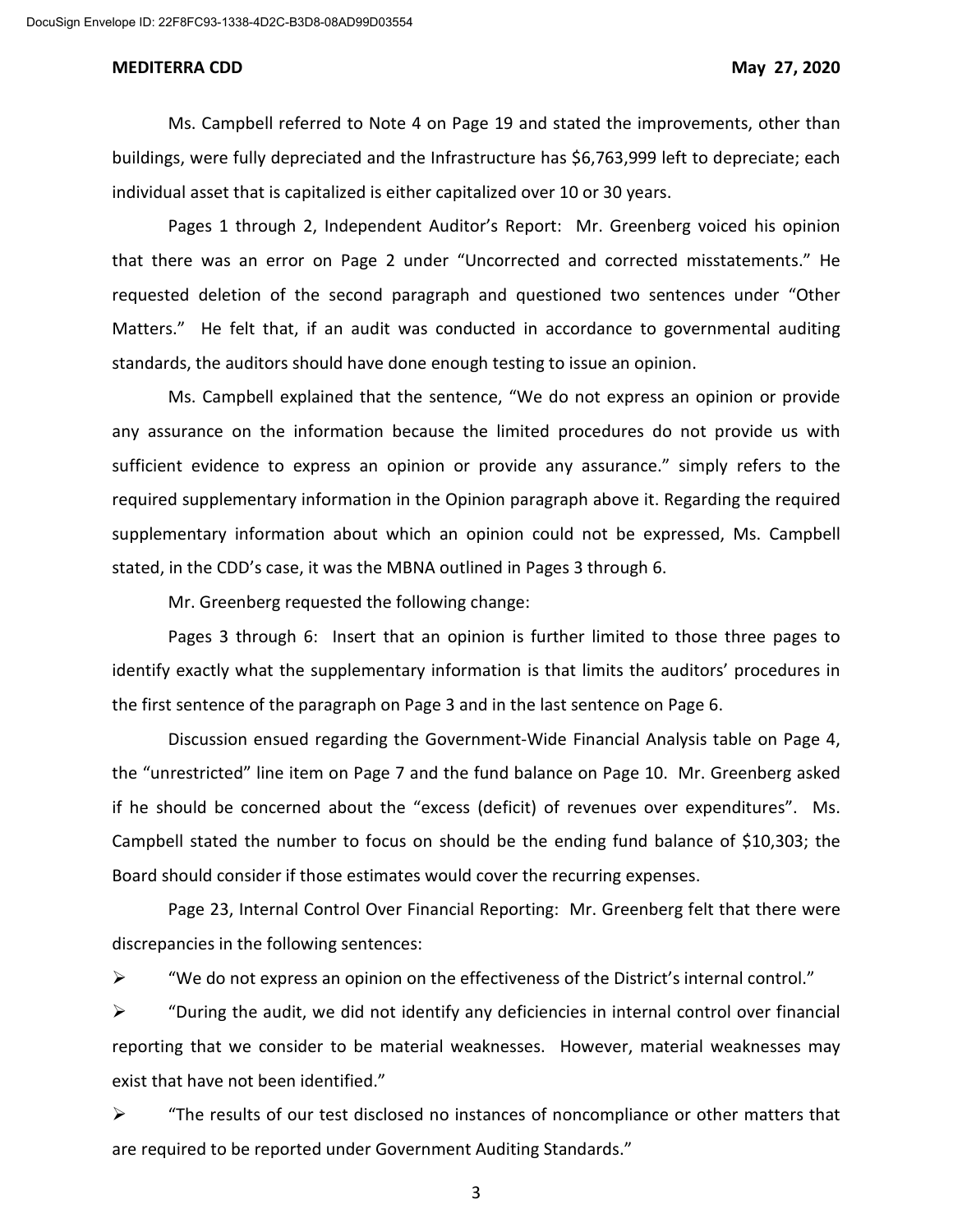Mr. Greenberg felt that those sentences were entirely inconsistent and requested that they be revised. In his opinion, unless there was a material omission by the District Manager or a material cover-up, a material weakness should have been found. Ms. Campbell stated, based on what she tested, there were no findings. The audit was not an internal control audit but, as part of the audit process, her firm examines internal control over the general control over the major processes that relate to the financial numbers. Mr. Greenberg asked if the audit would have identified any issues if internal controls were not in place or sufficient. Ms. Campbell stated, if any internal control issues were identified, they would have been reflected in the letter. Mr. Greenberg commended Ms. Campbell and her firm on a job well done.

**Ms. Campbell left the meeting.**

**FIFTH ORDER OF BUSINESS Consideration of Resolution 2020-06, Accepting the Audited Annual Financial Report for the Fiscal Year Ended September 30, 2019** 

Mr. Greenberg presented Resolution 2020-06. Mr. Johnson asked if the Chair wanted to adopt Resolution 2020-06, subject to the changes to the audit that he requested and the auditor's agreement, on the record, to make those changes in the final version. Mr. Greenberg replied affirmatively.

**On MOTION by Mr. Tarr and seconded by Mr. Van Tassel, with all in favor, Resolution 2020-06, Accepting the Audited Annual Financial Report for the Fiscal Year Ended September 30, 2019, subject to the changes requested and discussed being made by the auditor, was adopted.**

**SIXTH ORDER OF BUSINESS Continued Discussion: M.R.I. Underwater Specialists, Inc. 2020 Drainage Inspection** 

- **A. Inspection Memo**
- **B. Cleaning Quote**
- **C. Outfall Inspections**

Mrs. Adams stated that the Board previously requested that MRI representatives attend the next meeting to discuss the five outfall structures, the scope of services and to ask about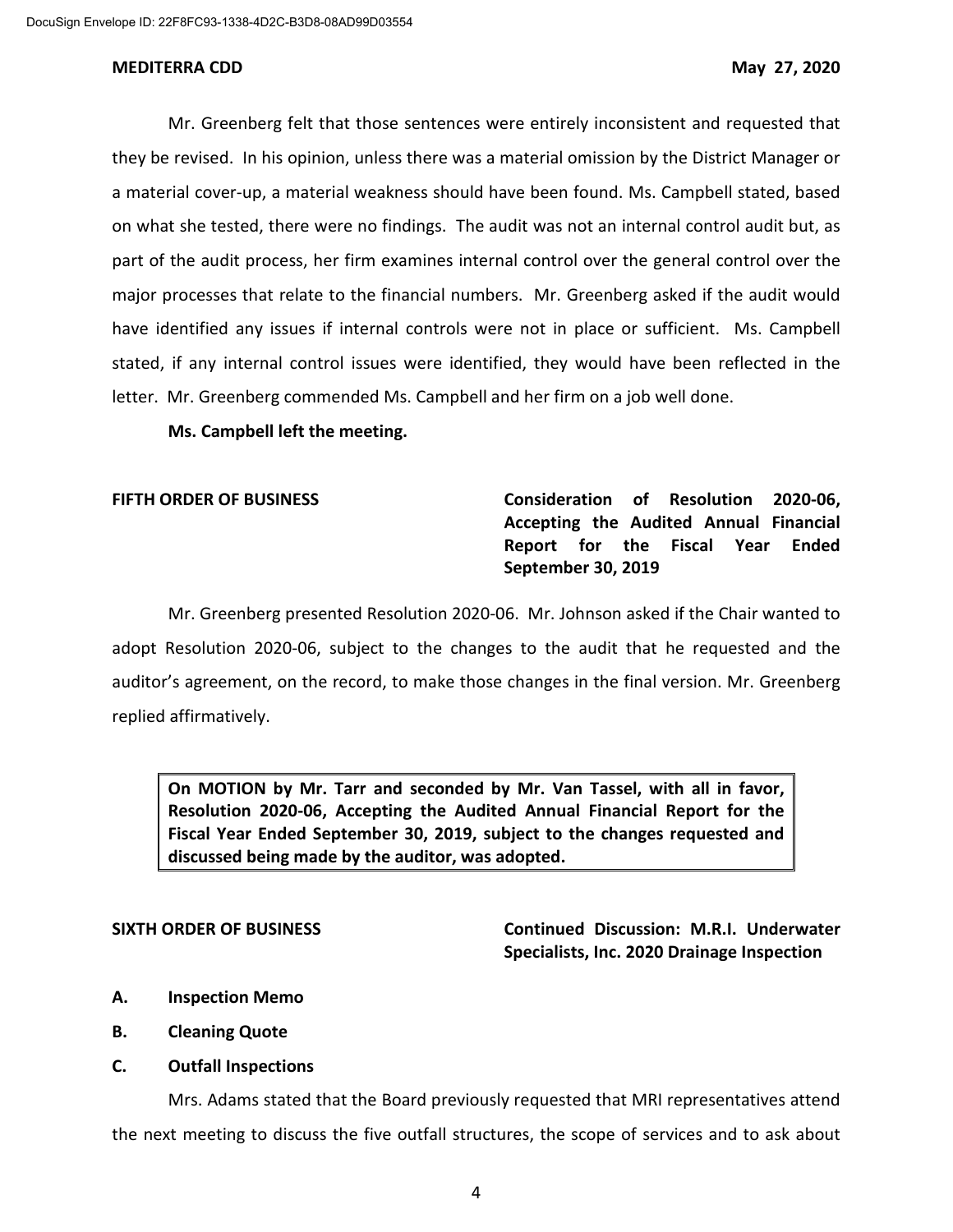having MRI utilize specialized equipment to videotape the interior of the outfall structures. The cost would be \$1,000. Mr. Greenberg suggested skipping the presentation and commencing with the discussion.

Mr. Tarr stated that the community encountered a once in 500-year event. with Hurricane Irma, and the pipes had not been checked in five years, so an inspection would be needed. Mr. Radford stated MRI recently completed all of the cleaning for the year and would conduct an inspection, if directed to do so. Discussion ensued regarding the outfall structures, if the ROV Equipment penetrated the full length of the pipe, sinkholes between structures 68 and 68A and repair costs, surplus funds and amending the budget. Mr. Greenberg suggested increasing the budget by \$75,000. Mr. Tarr asked about the stormwater system, mentioned the flooding in Brendisi, after Hurricane Irma, and expressed concern that the area could be flooded again during hurricane season. Discussion ensued regarding a retaining wall, external factors, hydrostatic pressure, flow rate and whether the elevation of the pond is defective. Mr. Greenberg stated this item would be included on the next agenda and Mr. Tilton would be asked to tour the area and address the flooding in Brendisi. Regarding the ROV, add-on in the amount of \$1,000, Mr. Greenberg voiced his opinion that it is an unnecessary expense, given that there is only 10% sediment and debris in only one outfall and the visual inspection was clean. The rest of the Board disagreed; they felt that the equipment was necessary and would benefit the community. Staff would execute and schedule for the review of the outfall structures. Mr. Greenberg asked for Lake 48, adjacent to Brendisi, to be placed on the next agenda for Board discussion.

**SEVENTH ORDER OF BUSINESS Consideration of Resolution 2020-07, Approving Proposed Budgets for Fiscal Year 2020/2021 and Setting a Public Hearing Thereon Pursuant to Florida Law; Addressing Transmittal, Posting and Publication Requirements; Addressing Severability; and Providing an Effective Date**

Mr. Greenberg presented Resolution 2020-07. The following adjustments would be made to the proposed Fiscal Year 2020/2021 Budget:

Page 3, "Supervisors": Change "6 times a year" to "9 times per year"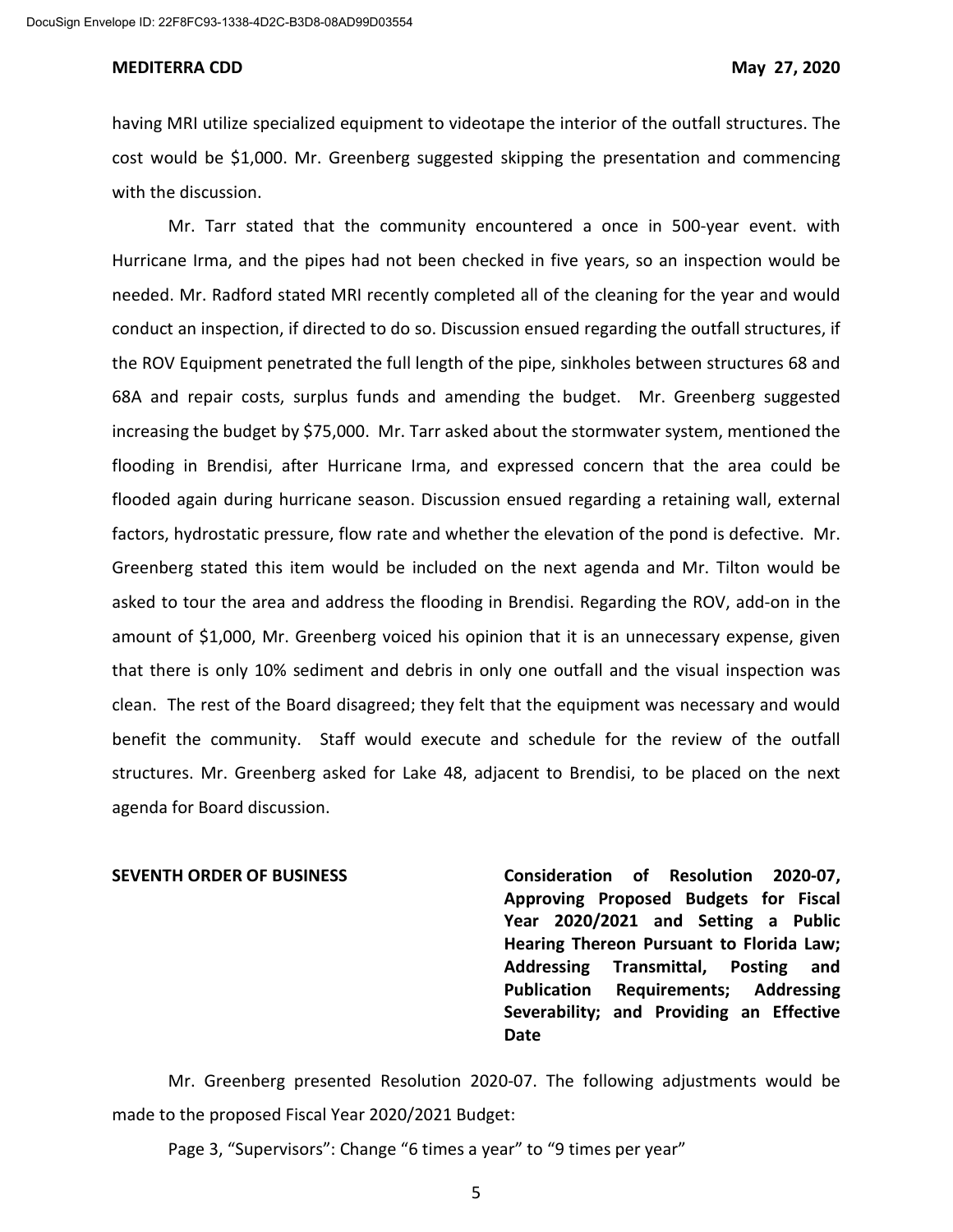Page 2: Add \$75,000 for drain pipe repairs Page 2, "Contractual services": Increase \$211,500 to \$215,000 Page 4, "Aquascaping/Lake banks/pipe cleanout": Change "2020" to "2021"

**On MOTION by Mr. Bishko and seconded by Ms. Wheeler, with all in favor, Resolution 2020-07, Approving Proposed Budgets for Fiscal Year 2020/2021, as amended, and Setting a Public Hearing Thereon Pursuant to Florida Law for August 19, 2020 at 9:00 a.m., at Sports Club at Mediterra (Bella Vita 1 Room) 15735 Corso Mediterra Circle, Naples, Florida 34110; Addressing Transmittal, Posting and Publication Requirements; Addressing Severability; and Providing an Effective Date, was adopted.**

Mr. Greenberg asked if Staff knew whether the August Public Hearing must be an inperson meeting, if the emergency orders are still in place. Mr. Adams stated it would be advertised as an in-person meeting, at the usual location, as wells as virtual, should the executive orders remain in place. Mr. Adams was asked to send the Reserve Study and budget.

**EIGHTH ORDER OF BUSINESS Consideration of Resolution 2020-08, Implementing Section 190.006(3), Florida Statutes, and Requesting that the Collier County and Lee County Supervisors of Elections Begin Conducting the District's General Elections; Providing for Compensation; Setting for the Terms of Office; Authorizing Notice of the Qualifying Period; and Providing for Severability and an Effective date**

Mr. Greenberg presented Resolution 2020-08 and read the title. Because Mediterra is a multi-County CDD, Supervisors must qualify through the Secretary of State's Division of Elections. Mr. Johnson stated, in Exhibit A to the Resolution, which is the notice of Qualifying Period, it specifies that candidates must qualify with the Supervisor at the Department of State and gives the address for that location. Once a candidate qualifies, the entity who will conduct the election in November would be the Collier County or Lee County Supervisors of Election. Discussion ensued regarding revisions to Resolution 2020-08 and/or Exhibit A to include sending notice to the Secretary of State's Division of Elections, in addition to the Supervisor of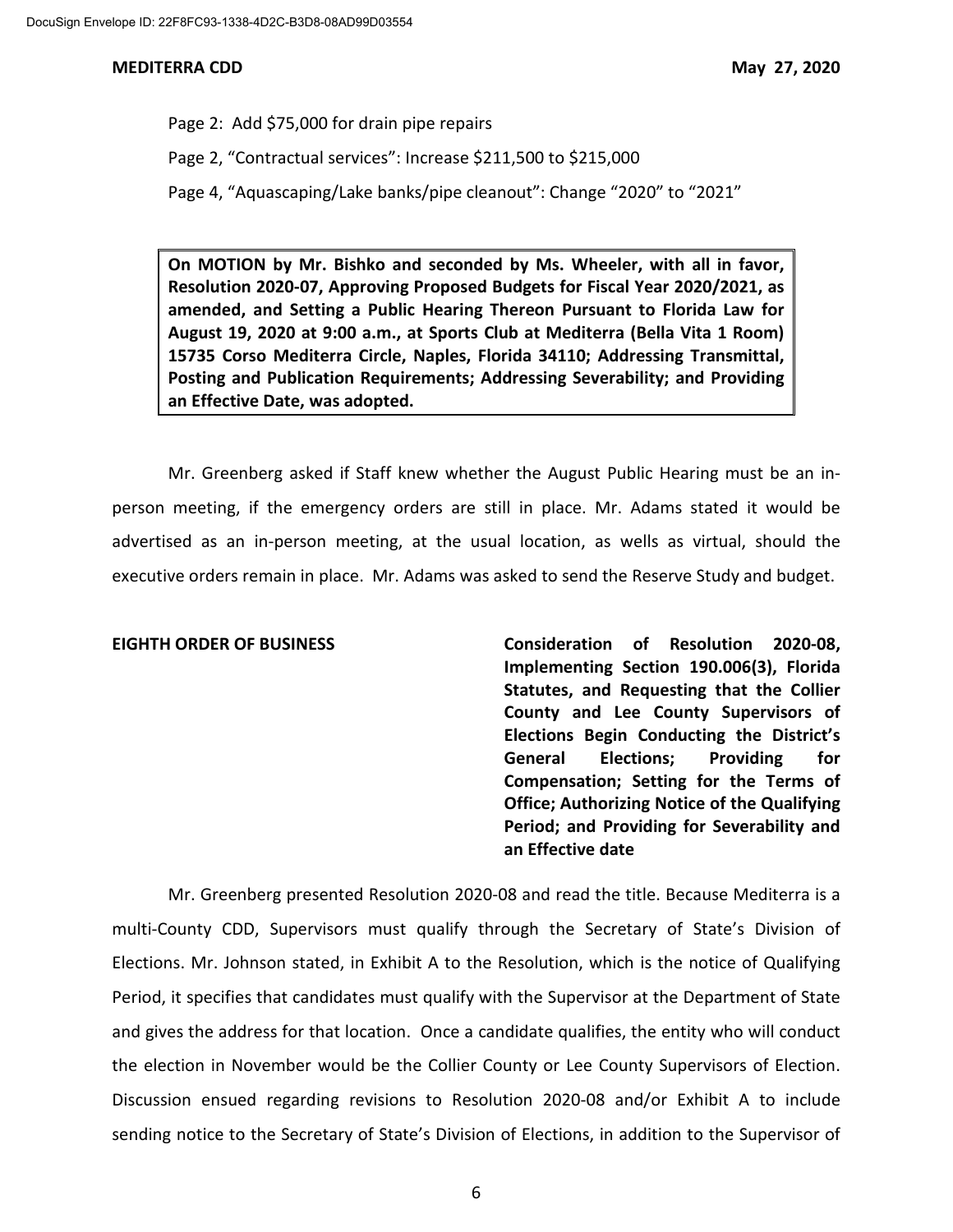Elections for both Collier. Mr. Adams would notify the Secretary of State and the Supervisor of Election of the subjects of the General Election and follow up with the offices.

**On MOTION by Ms. Wheeler and seconded by Mr. Tarr, with all in favor, Resolution 2020-08, Implementing Section 190.006(3), Florida Statutes, and Requesting that the Collier County and Lee County Supervisors of Elections Begin Conducting the District's General Elections; Providing for Compensation; Setting for the Terms of Office; Authorizing Notice of the Qualifying Period; and Providing for Severability and an Effective date, as amended, was adopted.**

**NINTH ORDER OF BUSINESS Discussion: Cane Toad Remediation Program and Continuance**

This item was addressed following Item 13D.

**TENTH ORDER OF BUSINESS Discussion: Approval of South Florida Water Management District Permit Modification for Lake 74 and Next Step(s)**

Mr. Greenberg stated that the issues to be considered are approving the Change Order for Mr. Tilton and deciding whether to apply for local approval from Collier County. Mr. Tilton stated the effort to get the South Florida Water Management District (SFWMD) permit was already planned and, whenever the Board desires to go through the local approval process, it would need to authorize it because the Board previously agreed to only authorize items on a task-by-task basis for this project.

**On MOTION by Mr. Greenberg and seconded by Ms. Wheeler, with all in favor, the Change Order for additional work related to the South Florida Water Management District Permit Modification for Lake 74, in the amount of \$19,475, was approved.**

Mr. Greenberg stated the Board must determine whether to proceed and apply to Collier County for the change. Mr. Tilton stated Collier County has a many of requirements related to obtaining a permit and the process would take up to one year. Discussion ensued regarding the lifespan of the United States Army Corps of Engineers (USACE) permit, lifespan of the Collier County permit, the District permit, the SFWMD and extending the Executive Orders,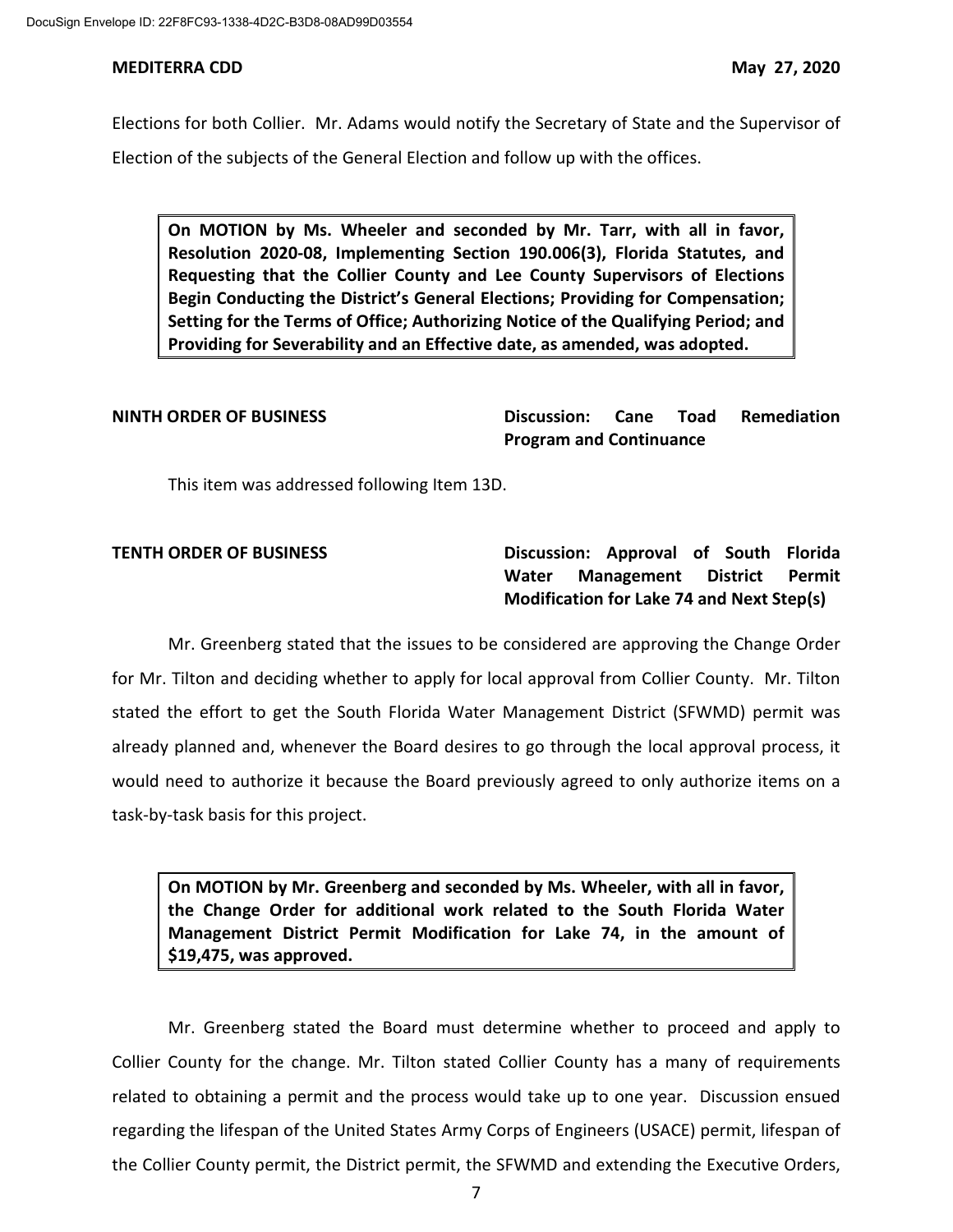due to the pandemic, to lengthen the lifespan of permits. Mr. Tilton stated the Collier County permit costs \$58,000, which could be paid over several months. Mr. Adams confirmed that this item was not in the budget. Mr. Greenberg polled the Board regarding proceeding with the next steps. Discussion ensued regarding the project, the MCA, imposing an \$8 per door assessment and budget increases. Mr. Greenberg proposed reconsidering the budget to include an additional \$60,000 for the permitting. Mr. Adams would incorporate the additional dollars into the proposed budget and include the SFWMD permitting matter on the next agenda. Mr. Greenberg directed Mr. Adams and Mr. Tilton are to file the extension letter with the SFWMD, as soon as the COVID-19 Executive Orders are lifted.

# **ELEVENTH ORDER OF BUSINESS Acceptance of Unaudited Financial Statements as of April 30, 2020**

Mr. Adams presented the Unaudited Financial Statements as of April 30, 2020.

**On MOTION by Mr. Van Tassel and seconded by Ms. Wheeler, with all in favor, the Unaudited Financial Statements as of April 30, 2020, were accepted.**

# **TWELFTH ORDER OF BUSINESS Approval of March 11, 2020 Regular Meeting Minutes**

Mrs. Adams presented the March 11, 2020 Regular Meeting Minutes.

The following change was made:

Line 166: Change \$16,000 to \$17,000

**On MOTION by Mr. Tarr and seconded by Mr. Van Tassel, with all in favor, the March 11, 2020 Regular Meeting Minutes, as amended, were approved.**

### **THIRTEENTH ORDER OF BUSINESS Staff Reports**

**A. District Counsel:** *Hopping Green & Sams, P.A.*

There being no report, the next item followed.

# **B. District Engineer:** *Johnson Engineering, Inc.*

There being no report, the next item followed.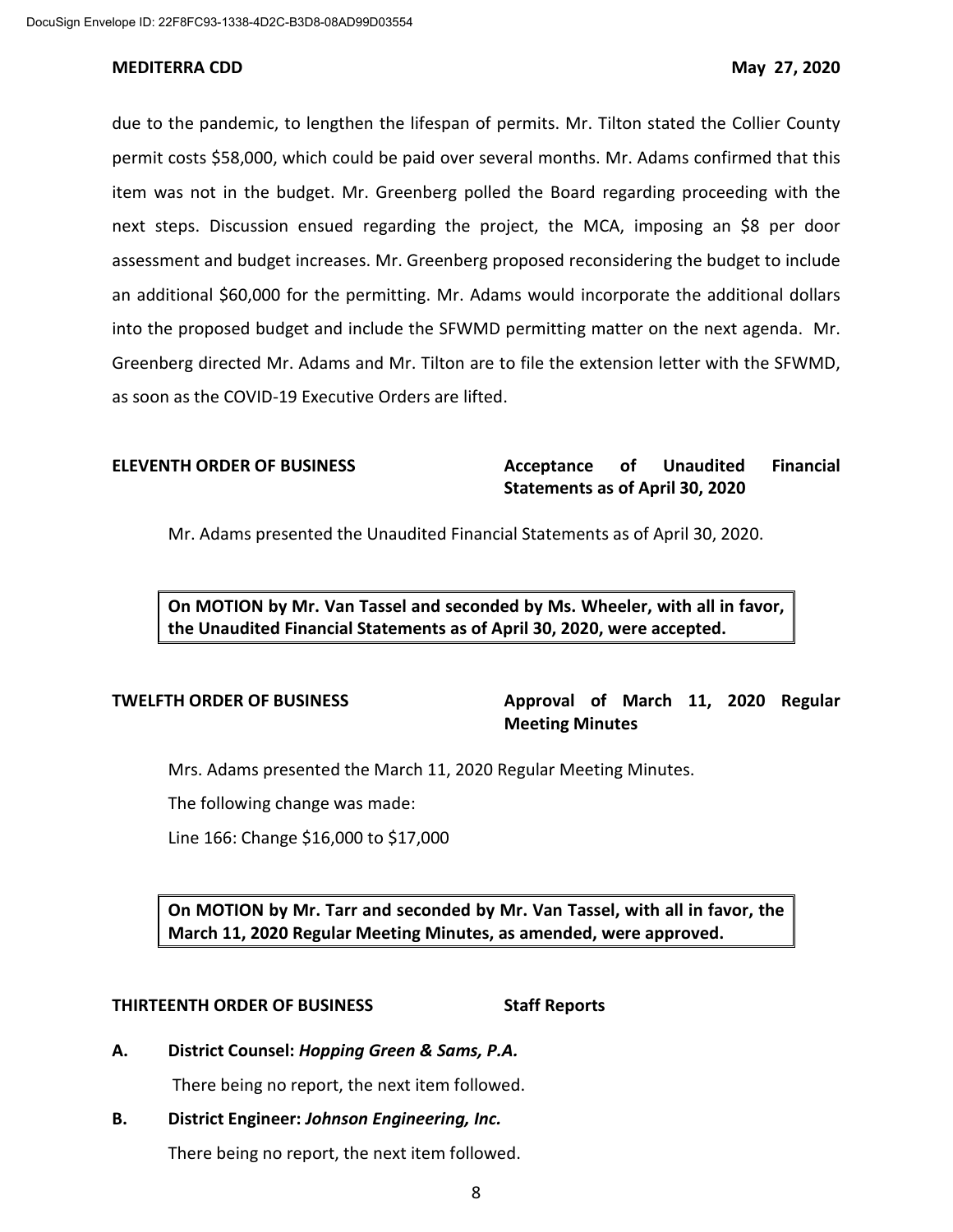# **C. District Manager:** *Wrathell, Hunt and Associates, LLC*

## **I. Registered Voters in District as of April 15, 2020**

## **Collier County: 723**

There were 723 registered voters residing within the District as of April15, 2020.

## **Lee County: 429**

There were 429 registered voters residing within the District as of April15, 2020.

## **II. NEXT MEETING DATE: June 17, 2020 at 9:00 P.M.**

## • **QUORUM CHECK**

All Supervisors confirmed their attendance at the June 17, 2020 meeting.

# **D. Operations Manager:** *Wrathell, Hunt and Associates, LLC*

# • **Key Activity Dates**

Mrs. Adams reported the following:

 $\triangleright$  The drain pipe projects were completed on Friday and the report was submitted today and was subsequently emailed to the Board Members by Administrative staff.

 $\triangleright$  The lake audit report was completed and would be included in the next agenda.

# **Discussion: Cane Toad Remediation Program and Continuance**

# **This item, previously the Ninth Order of Business, was presented out of order**

Mr. Adams gave the following update:

 $\triangleright$  Staff entered into the Cane Toad Remediation Program one month ago and caught the end of the Spring tadpole season.

 $\triangleright$  There was an expansion to conducting nighttime adult toad selection/harvesting around the CDD pond area and some neighborhoods followed suit.

 $\triangleright$  Going forward, Staff would like to institute monthly cane toad selection to break the tadpole selection cycle.

Extermination would cost \$850 per month for one visit for the District, MCA and The Club; this would allow the exterminators to collect cane toads three nights per month, throughout the community.

 $\triangleright$  The second breeding season usually occurs in September. Another tadpole selection in all CDD lakes would be carried out to break the tadpole population.

 $\triangleright$  The MCA, through Mr. Tim Richards, committed to its monthly portion of the bill and Staff plans to confer with The Club regarding its portion.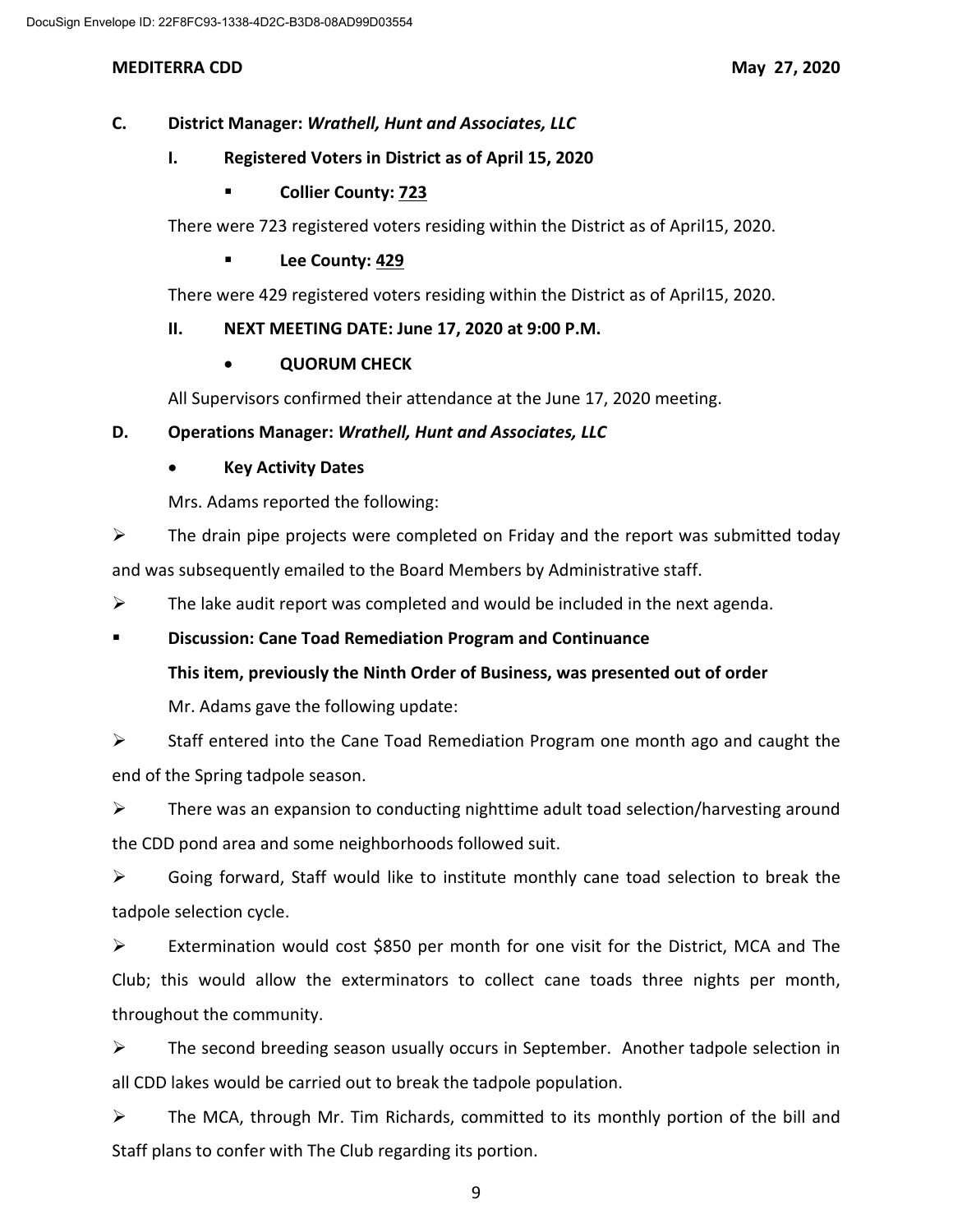Mr. Greenberg stated that he would try to get The Club and MCA to each contribute  $\frac{1}{3}$ of the cost this year and the CDD would assume the entire project next year; the two breeding periods would be in the budget. Discussion ensued regarding the Cane Toad Remediation Program and the lake banks.

# **FOURTEENTH ORDER OF BUSINESS Action/Agenda or Completed Items**

This item was deferred to the next meeting.

## **FIFTEENTH ORDER OF BUSINESS Old Business**

There being no old business, the next item followed.

## **SIXTEENTH ORDER OF BUSINESS Supervisors' Requests**

Mr. Tarr requested that Mr. Tilton investigate the flooding issue in Brendisi.

Mr. Greenberg requested that Management forward the registered voter information from the Supervisor of Elections (SOE) to Ms. Wheeler and Mr. Van Tassel.

# **SEVENTEENTH ORDER OF BUSINESS Public Comments**

There being no public comments, the next item followed.

# **EIGHTEENTH ORDER OF BUSINESS Adjournment**

There being nothing further to discuss, the meeting adjourned.

**On MOTION by Ms. Wheeler and seconded by Mr. Van Tassel, with all in favor, the meeting adjourned at approximately 5:54 p.m.**